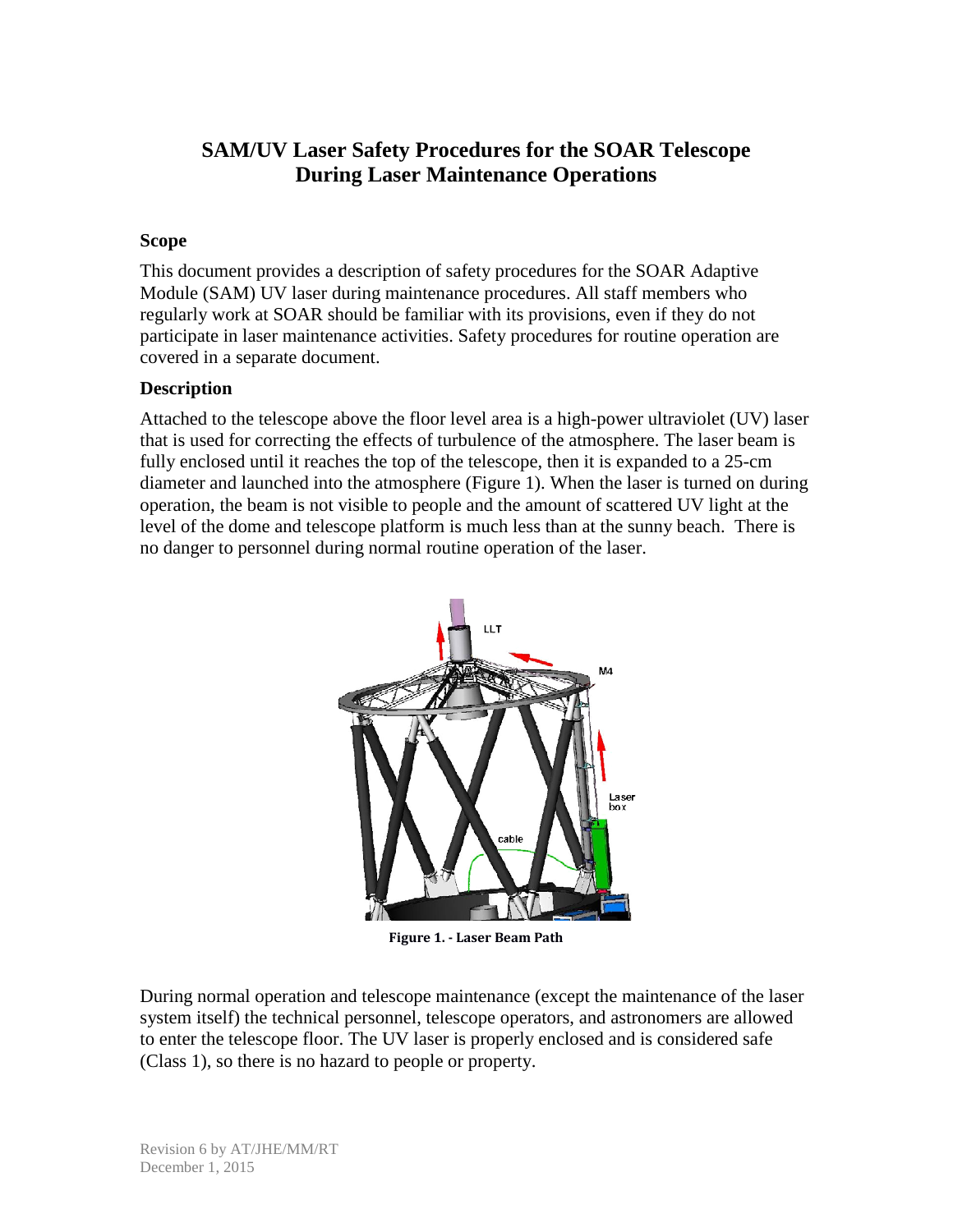## **Maintenance to the Laser**

If the laser requires maintenance, the Authorized Laser Operators shall declare the SOAR dome space a **Laser Controlled Area**. SOAR personnel that have been titled Authorized Laser Operators are the only persons that can declare the telescope floor a Laser Controlled Area.

Authorized Laser Operators are SOAR maintenance personnel who have been trained in laser safety and have detailed knowledge and understanding of the design of the laser system.

Presently, the Authorized Laser Operators are:

- Roberto Tighe
- Andrei Tokovinin

To understand the risk during maintenance of the laser, the UV laser beam is invisible to the eye and can cause severe injuries to the skin (treatable) or permanent damage to the cornea of the eye if exposed to the intense (narrow) laser beam.

Access to the telescope floor area is **NOT** permitted when the area is declared a **Laser Controlled Area**, when experiments or maintenance of the UV laser are being conducted by the Authorized Laser Operators.

Those people who are allowed to enter the laser controlled area are required to follow the following rules, and any other safety rules that the Authorized Laser Operators deem necessary, with no exception:

- Never enter the Laser Controlled Area without the approval of an Authorized Laser Operator.
- Always follow the instructions of the Authorized Laser Operator.
- Any reflective personal items such as watches, rings, necklaces, other jewelry, reflective buttons, or belt buckles are prohibited in the Laser Controlled Area when the laser is in use and if the interlock system has been overridden. An inspection shall be made to determine if personal protective equipment (for example, fall protection equipment required when working above ground level) needs to be modified to prevent the chance of reflecting the UV beam.
- Wear protective glasses  $OD > 4.5$  at 355nm) at all times while in the Laser Controlled Area per the direction of the Authorized Laser Operators.
- Never look into any laser beam. Never place eyes at the level of the beam. Keep hands and body parts well away from the beam.
- Unless authorized, do not touch anything related to the laser.
- If there is a need to work on the electronic or mechanical systems at the laser coffin box or the laser electronics box the UV Laser shall be de-energized. If it is necessary to energize the laser with the enclosure open, for purposes of diagnosis or test, a written procedure should be followed and reviewed prior to performing the work.
- When the telescope floor is declared a Laser Controlled Area, the lighted signs in the control and at the entry to the telescope floor shall be set in "DO NOT ENTER" mode, with a "DO NOT ENTER" sign on a chain across the staircase entry.